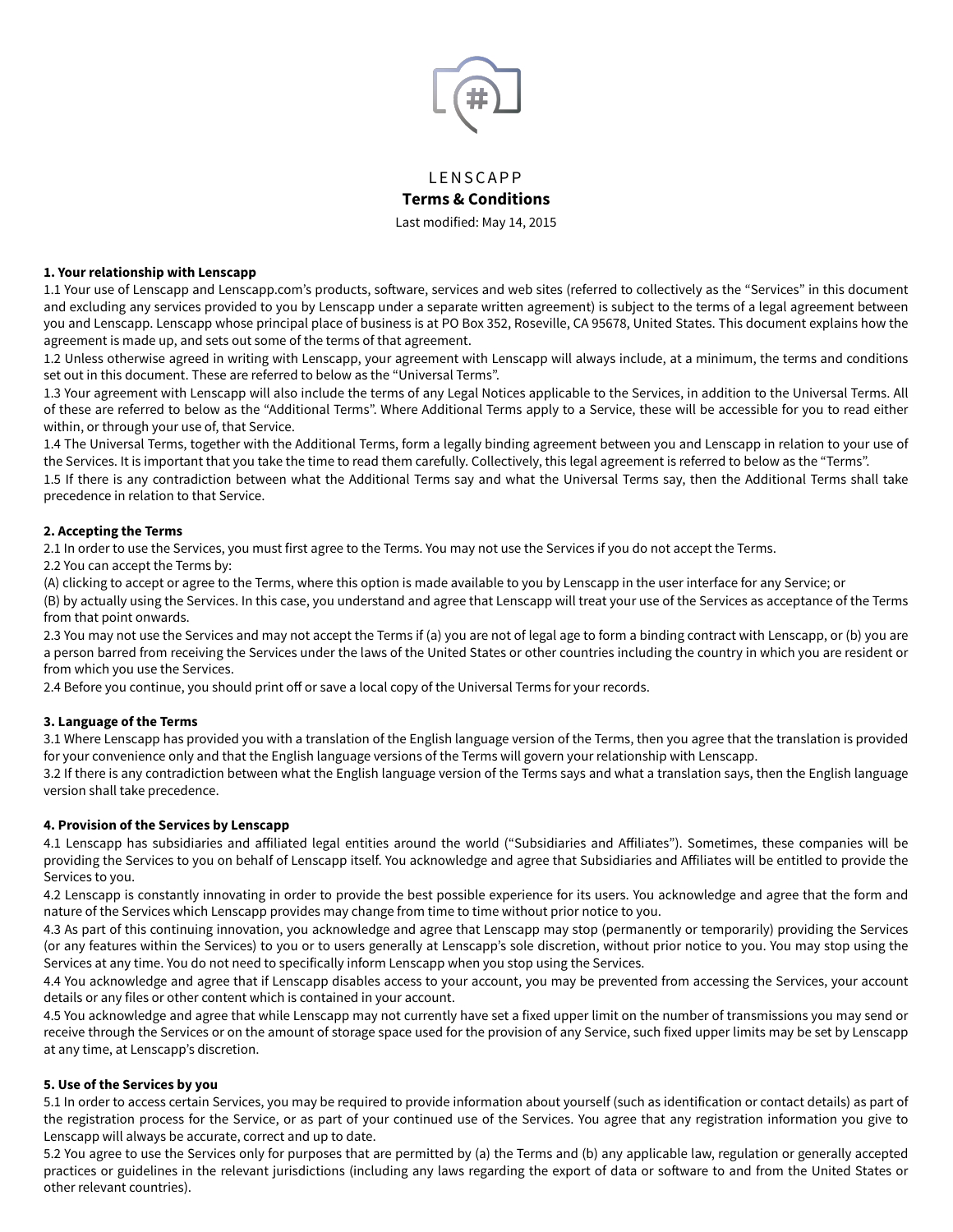5.3 You agree not to access (or attempt to access) any of the Services by any means other than through the interface that is provided by Lenscapp, unless you have been specifically allowed to do so in a separate agreement with Lenscapp. You specifically agree not to access (or attempt to access) any of the Services through any automated means (including use of scripts or web crawlers) and shall ensure that you comply with the instructions set out in any robots.txt file present on the Services.

5.4 You agree that you will not engage in any activity that interferes with or disrupts the Services (or the servers and networks which are connected to the Services).

5.5 Unless you have been specifically permitted to do so in a separate agreement with Lenscapp, you agree that you will not reproduce, duplicate, copy, sell, trade or resell the Services for any purpose.

5.6 You agree that you are solely responsible for (and that Lenscapp has no responsibility to you or to any third party for) any breach of your obligations under the Terms and for the consequences (including any loss or damage which Lenscapp may sufer) of any such breach.

#### **6. Your passwords and account security**

6.1 You agree and understand that you are responsible for maintaining the confidentiality of passwords associated with any account you use to access the Services.

6.2 Accordingly, you agree that you will be solely responsible to Lenscapp for all activities that occur under your account.

6.3 If you become aware of any unauthorized use of your password or of your account, you agree to notify Lenscapp immediately at support@Lenscapp.com.

#### **7. Privacy and your personal information**

7.1 For information about Lenscapp's data protection practices, please read Lenscapp's privacy policy at http://www.Lenscapp.com/privacy.html. This policy explains how Lenscapp treats your personal information, and protects your privacy, when you use the Services.

7.2 You agree to the use of your data in accordance with Lenscapp's privacy policies.

#### **8. Content in the Services**

8.1 You understand that all information (such as data files, written text, computer sofware, music, audio files or other sounds, photographs, videos or other images) which you may have access to as part of, or through your use of, the Services are the sole responsibility of the person from which such content originated. All such information is referred to below as the "Content".

8.2 You should be aware that Content presented to you as part of the Services, including but not limited to advertisements in the Services and sponsored Content within the Services may be protected by intellectual property rights which are owned by the sponsors or advertisers who provide that Content to Lenscapp (or by other persons or companies on their behalf). You may not modify, rent, lease, loan, sell, distribute or create derivative works based on this Content (either in whole or in part) unless you have been specifically told that you may do so by Lenscapp or by the owners of that Content, in a separate agreement.

8.3 Lenscapp reserves the right (but shall have no obligation) to pre-screen, review, flag, filter, modify, refuse or remove any or all Content from any Service. For some of the Services, Lenscapp may provide tools to filter out explicit sexual content.

8.4 You understand that by using the Services you may be exposed to Content that you may find offensive, indecent or objectionable and that, in this respect, you use the Services at your own risk.

8.5 You agree that you are solely responsible for (and that Lenscapp has no responsibility to you or to any third party for) any Content that you create, transmit or display while using the Services and for the consequences of your actions (including any loss or damage which Lenscapp may suffer) by doing so.

# **9. Proprietary rights**

9.1 You acknowledge and agree that Lenscapp (or Lenscapp's licensors) own all legal right, title and interest in and to the Services, including any intellectual property rights which subsist in the Services (whether those rights happen to be registered or not, and wherever in the world those rights may exist). You further acknowledge that the Services may contain information which is designated confidential by Lenscapp and that you shall not disclose such information without Lenscapp's prior written consent.

9.2 Unless you have agreed otherwise in writing with Lenscapp, nothing in the Terms gives you a right to use any of Lenscapp's trade names, trade marks, service marks, logos, domain names, and other distinctive brand features.

9.3 If you have been given an explicit right to use any of these brand features in a separate written agreement with Lenscapp, then you agree that your use of such features shall be in compliance with that agreement, any applicable provisions of the Terms, and Lenscapp's brand feature use guidelines as updated from time to time.

9.4 Other than the limited license set forth in Section 11, Lenscapp acknowledges and agrees that it obtains no right, title or interest from you (or your licensors) under these Terms in or to any Content that you submit, post, transmit or display on, or through, the Services, including any intellectual property rights which subsist in that Content (whether those rights happen to be registered or not, and wherever in the world those rights may exist). Unless you have agreed otherwise in writing with Lenscapp, you agree that you are responsible for protecting and enforcing those rights and that Lenscapp has no obligation to do so on your behalf.

9.5 You agree that you shall not remove, obscure, or alter any proprietary rights notices (including copyright and trade mark notices) which may be afixed to or contained within the Services.

9.6 Unless you have been expressly authorized to do so in writing by Lenscapp, you agree that in using the Services, you will not use any trade mark, service mark, trade name, logo of any company or organization in a way that is likely or intended to cause confusion about the owner or authorized user of such marks, names or logos.

# **10. License from Lenscapp**

10.1 Lenscapp gives you a personal, worldwide, royalty-free, non-assignable and non-exclusive license to use the sofware provided to you by Lenscapp as part of the Services as provided to you by Lenscapp (referred to as the "Sofware" below). This license is for the sole purpose of enabling you to use and enjoy the benefit of the Services as provided by Lenscapp, in the manner permitted by the Terms.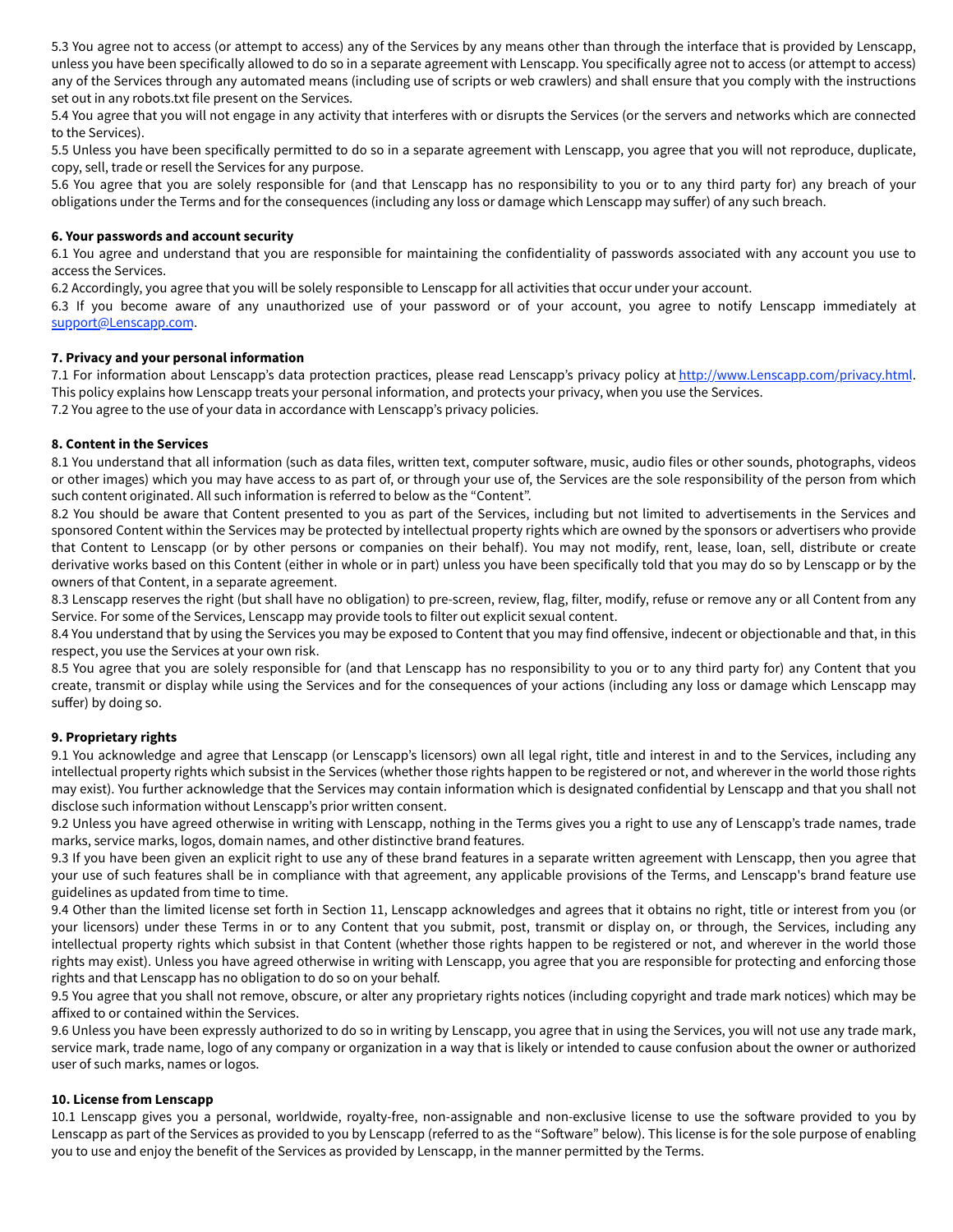10.2 You may not (and you may not permit anyone else to) copy, modify, create a derivative work of, reverse engineer, decompile or otherwise attempt to extract the source code of the Sofware or any part thereof, unless this is expressly permitted or required by law, or unless you have been specifically told that you may do so by Lenscapp, in writing.

10.3 Unless Lenscapp has given you specific written permission to do so, you may not assign (or grant a sub-license of) your rights to use the Sofware, grant a security interest in or over your rights to use the Sofware, or otherwise transfer any part of your rights to use the Sofware.

# **11. Content license from you**

11.1 You retain copyright and any other rights you already hold in Content which you submit, post or display on or through, the Services. By submitting, posting or displaying the content you give Lenscapp a perpetual, irrevocable, worldwide, royalty-free, and non-exclusive license to reproduce, adapt, modify, translate, publish, publicly perform, publicly display and distribute any Content which you submit, post or display on or through, the Services. This license is for the sole purpose of enabling Lenscapp to display, distribute and promote the Services and may be revoked for certain Services as defined in the Additional Terms of those Services.

11.2 You agree that this license includes a right for Lenscapp to make such Content available to other companies, organizations or individuals with whom Lenscapp has relationships for the provision of syndicated services, and to use such Content in connection with the provision of those services.

11.3 You understand that Lenscapp, in performing the required technical steps to provide the Services to our users, may (a) transmit or distribute your Content over various public networks and in various media; and (b) make such changes to your Content as are necessary to conform and adapt that Content to the technical requirements of connecting networks, devices, services or media. You agree that this license shall permit Lenscapp to take these actions.

11.4 You confirm and warrant to Lenscapp that you have all the rights, power and authority necessary to grant the above license.

# **12. Sofware updates**

12.1 The Sofware which you use may automatically download and install updates from time to time from Lenscapp. These updates are designed to improve, enhance and further develop the Services and may take the form of bug fixes, enhanced functions, new sofware modules and completely new versions. You agree to receive such updates (and permit Lenscapp to deliver these to you) as part of your use of the Services.

# **13. Ending your relationship with Lenscapp**

13.1 The Terms will continue to apply until terminated by either you or Lenscapp as set out below.

13.2 If you want to terminate your legal agreement with Lenscapp, you may do so by (a) notifying Lenscapp at any time and (b) closing your accounts for all of the Services which you use, where Lenscapp has made this option available to you. Your notice should be sent, in writing, to Lenscapp's address which is set out at the beginning of these Terms.

13.3 Lenscapp may at any time, terminate its legal agreement with you if:

(A) you have breached any provision of the Terms (or have acted in manner which clearly shows that you do not intend to, or are unable to comply with the provisions of the Terms); or

(B) Lenscapp is required to do so by law (for example, where the provision of the Services to you is, or becomes, unlawful); or

(C) the partner with whom Lenscapp ofered the Services to you has terminated its relationship with Lenscapp or ceased to ofer the Services to you; or

(D) Lenscapp is transitioning to no longer providing the Services to users in the country in which you are resident or from which you use the service; or

(E) the provision of the Services to you by Lenscapp is, in Lenscapp's opinion, no longer commercially viable.

13.4 Nothing in this Section shall afect Lenscapp's rights regarding provision of Services under Section 4 of the Terms.

13.5 When these Terms come to an end, all of the legal rights, obligations and liabilities that you and Lenscapp have benefited from, been subject to (or which have accrued over time whilst the Terms have been in force) or which are expressed to continue indefinitely, shall be unafected by this cessation, and the provisions of paragraph 20.7 shall continue to apply to such rights, obligations and liabilities indefinitely.

# **14. EXCLUSION OF WARRANTIES**

14.1 NOTHING IN THESE TERMS, INCLUDING SECTIONS 14 AND 15, SHALL EXCLUDE OR LIMIT LENSCAPP'S WARRANTY OR LIABILITY FOR LOSSES WHICH MAY NOT BE LAWFULLY EXCLUDED OR LIMITED BY APPLICABLE LAW. SOME JURISDICTIONS DO NOT ALLOW THE EXCLUSION OF CERTAIN WARRANTIES OR CONDITIONS OR THE LIMITATION OR EXCLUSION OF LIABILITY FOR LOSS OR DAMAGE CAUSED BY NEGLIGENCE, BREACH OF CONTRACT OR BREACH OF IMPLIED TERMS, OR INCIDENTAL OR CONSEQUENTIAL DAMAGES. ACCORDINGLY, ONLY THE LIMITATIONS WHICH ARE LAWFUL IN YOUR JURISDICTION WILL APPLY TO YOU AND OUR LIABILITY WILL BE LIMITED TO THE MAXIMUM EXTENT PERMITTED BY LAW.

14.2 YOU EXPRESSLY UNDERSTAND AND AGREE THAT YOUR USE OF THE SERVICES IS AT YOUR SOLE RISK AND THAT THE SERVICES ARE PROVIDED "AS IS" AND "AS AVAILABLE."

14.3 IN PARTICULAR, LENSCAPP, ITS SUBSIDIARIES AND AFFILIATES, AND ITS LICENSORS DO NOT REPRESENT OR WARRANT TO YOU THAT: (A) YOUR USE OF THE SERVICES WILL MEET YOUR REQUIREMENTS,

(B) YOUR USE OF THE SERVICES WILL BE UNINTERRUPTED, TIMELY, SECURE OR FREE FROM ERROR,

(C) ANY INFORMATION OBTAINED BY YOU AS A RESULT OF YOUR USE OF THE SERVICES WILL BE ACCURATE OR RELIABLE, AND

(D) THAT DEFECTS IN THE OPERATION OR FUNCTIONALITY OF ANY SOFTWARE PROVIDED TO YOU AS PART OF THE SERVICES WILL BE CORRECTED.

14.4 ANY MATERIAL DOWNLOADED OR OTHERWISE OBTAINED THROUGH THE USE OF THE SERVICES IS DONE AT YOUR OWN DISCRETION AND RISK AND THAT YOU WILL BE SOLELY RESPONSIBLE FOR ANY DAMAGE TO YOUR COMPUTER SYSTEM OR OTHER DEVICE OR LOSS OF DATA THAT RESULTS FROM THE DOWNLOAD OF ANY SUCH MATERIAL.

14.5 NO ADVICE OR INFORMATION, WHETHER ORAL OR WRITTEN, OBTAINED BY YOU FROM LENSCAPP OR THROUGH OR FROM THE SERVICES SHALL CREATE ANY WARRANTY NOT EXPRESSLY STATED IN THE TERMS.

14.6 LENSCAPP FURTHER EXPRESSLY DISCLAIMS ALL WARRANTIES AND CONDITIONS OF ANY KIND, WHETHER EXPRESS OR IMPLIED, INCLUDING, BUT NOT LIMITED TO THE IMPLIED WARRANTIES AND CONDITIONS OF MERCHANTABILITY, FITNESS FOR A PARTICULAR PURPOSE AND NON-INFRINGEMENT.